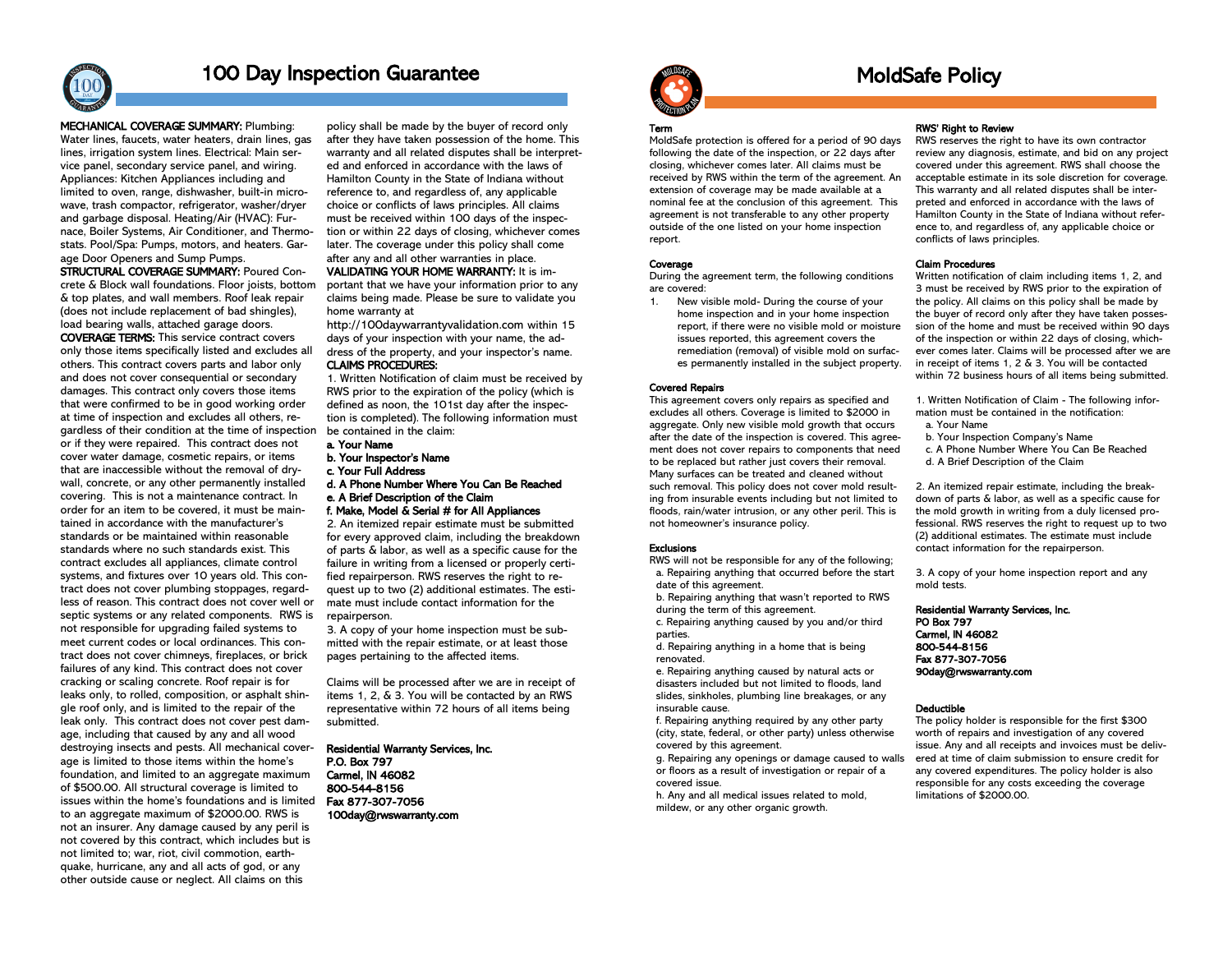

### Radon Protection Plan - Plus

#### Term

The RWS Radon Protection Plan is offered by Residential Warranty Services, Inc., in cooperation with your qualified radon test provider. This plan is only valid if your radon test provider is currently enrolled in the plan. If an active mitigation system is installed in your home at the time of the home inspection and the results come back under 4.0 PCi/L, this policy is offered for a period of 1 year following the full home inspection. Otherwise, this policy is offered for a period of 120 days following the full home inspection, or 22 days after closing, whichever comes later.

### **Coverage**

This plan is only applicable to properties where both of the following conditions are met;

 1. This test is the first and only test done in the preceding six month period at this property. 2. The results came back under 4.0 PCi/L (200 Bq/m in Canada).

### Covered Repairs

Beginning the day of the radon test and extending for a period of 120 days thereafter, RWS guarantees your radon levels to be under 4.0 PCi/L (200 Bq/m in Canada). If at any time during that 120 day period (or an extension period as defined below) another test is performed by a duly licensed professional and the levels come back at 4.0 PCi/L or higher (200 Bq/m in Canada), RWS will pay the cost of mitigation up to \$1200 and after a deductible of \$250 is met.

When a second test is performed, RWS reserves the right to perform an additional test to confirm the validity of such results at its own expense. Such a test will be either a CRM (Continuous Radon Monitor) or an Alpha Track long term test, the results of which will be accepted by all parties.

### Claim Procedures

Written Notification of claim including items 1, 2 and 3 must be received by RWS prior to the expiration of the policy. All claims on this policy shall be made by the buyer of record only after they have taken possession of the home and must be received within 120 days of the inspection or within 22 days of closing, whichever comes later. Claims will be processed after we are in receipt of items 1, 2 and 3. You will be contacted within 72 business hours of all items being submitted.

1. Written Notification of Claim - The following information must be contained in the notification:

- a. Your Name
- b. Full Property Address
- c. Inspection Company's Name
- d. A Phone Number Where You Can Be Reached
- e. Date of the Radon Test(s)

2. An itemized repair estimate, including the breakdown of parts & Labor for a radon mitigation system

in writing from a licensed or properly certified repairperson. RWS reserves the right to request up to two (2) additional estimates. The estimate must include contact information for the repairperson.

3. A copy of your Radon Test(s) report

A response will be made within 72 hours either approving your claim, requesting additional information, or to schedule an additional test. Once a claim is approved, a check will be submitted within 30 days for the cost of mitigation, up to \$1200, less the \$250 deductible.

### Exclusions

RWS shall not be responsible for the cost of mitigation under the following circumstances;

The original test was not the first test within a 6 month time period, the original test came in at 4.0 PCi/L or above (200 Bq/m in Canada), or the first test was not performed by a qualified radon test provider currently enrolled in the Radon Protection Plan with RWS. The property has been modified between the first test and the second test. A confirmation test is performed at RWS' expense and the results come in under 4.0 PCi/L (200 Bq/m in Canada), or

Any fraud or misrepresentation occurs.

This policy is provided by your qualifying radon test provider and is underwritten by RWS at no cost to you. Our mailing address is P.O. Box 797 Carmel IN 46032 for any inquiries.

This warranty and all related disputes shall be interpreted and enforced in accordance with the laws of Hamilton County in the State of Indiana without reference to, and regardless of, any applicable choice or conflicts of laws principles.

### Residential Warranty Services, Inc.

PO Box 797 Carmel, IN 46082 800-544-8156 Fax 877-307-7056 90day@rwswarranty.com



### Sewer Gard Plus

### Term

SewerGard protection is offered for a period of 90 days following the date of the inspection, or 22 days after closing, whichever comes later. If you received a sewer scope, this policy is extended to 12 months from the date of the inspection, or 22 days from closing, whichever comes later. All claims must be received by RWS within the term of the agreement. An extension of coverage may be made available at a nominal fee at the conclusion of this agreement. This agreement is not transferable to any other property outside of the one listed on your home inspection report. Any costs above what is expressly stated as covered herein are the responsibility of the homeowner.

### **Coverage**

During the agreement term, only the directly affected portions of the following components are covered against failure due to normal wear and tear: 1. "Water Line". The water line is the single lateral water service line from the point of the water utility's connection to the point of the water meter or main shut off line inside the home. The water line also includes well water lines, excluding those exceeding five feet under the surface level of the yard. 2. "Sewer Line". The sewer line is the single lateral sewer service line from the point of the home's exterior wall to the point of connection to the sewer utility's wastewater collection system or septic tank.

### Covered Repairs

This agreement covers only repairs as specified and excludes all others. Coverage is limited to \$2000 per occurrence, \$4000 aggregate. Only failures that occur after the date of the inspection are covered. This agreement does not cover repairs to material types that have been affected by a class action lawsuit or manufacturer's recall. This agreement only applies to residential properties being used for residential purposes only. Only line breakages, collapses, and significant leaks that affect the functionality of the home's sewer and water systems are covered under this policy. Clogs are expressly excluded and all additional repairs are the responsibility of the homeowner. This policy does not cover secondary or consequential damages

### **Exclusions**

RWS will not be responsible for any of the following: a. Repairing anything that occurred before the state date of this agreement or that wasn't reported to RWS during the term of this agreement.

b. Repairing anything not resulting from normal wear and usage.

c. Repairing anything caused by you and/or third parties. d. Repairing anything in a home that is being renovated. e. Repairing anything caused by natural acts or disasters

included but not limited to floods, earthquakes, landslides, sinkholes, or any insurable causes.

f. Repairing anything caused by defective materials, or any material that has been the subject of class action litigation or a recall.

g. Repairing anything required by any other party (city, state, federal or other party) unless otherwise covered by this agreement.

h. Repairing any openings or damage caused to walls as a result of investigation or repair of a covered issue.

i. Repairing shared lines (as in shared with another property). j. Repairs to any damaged items consequential to a sewer or water line failure or repair.

k. Paying any costs associated with relocation of lines, lost water, lost time, lost use of your home, or any damages due to any special circumstances or conditions.

l. Covered repair costs include only the water and sewer lines at a covered rate of: \$200/linear foot up to 5 feet; \$150/linear foot above 5 feet up to 10 feet; and \$100/linear foot until the \$2,000 claim maximum is reached.

### RWS' Right to Review

RWS reserves the right to have its own contractor review any diagnosis, estimates, and bid on any project covered under this agreement. RWS shall choose the acceptable estimate in its sole discretion for coverage. This warranty and all related disputes shall be interpreted and enforced in accordance with the laws of Hamilton County in the State of Indiana without reference to, and regardless of, any applicable choice or conflicts of laws principles.

### Claim Procedures

Written Notification of claim including items 1, 2, and 3 must be received by RWS prior to the expiration of the policy. All claims on this policy shall be made by the buyer of record only after they have taken possession of the home and must be received within 90 days of the inspection or within 22 days of closing, whichever comes later. Claims will be processed after we are in receipt of items 1, 2 & 3. You will be contacted within 72 business hours of all items being submitted. 1. Written Notification of Claim - The following infor-

- mation must be contained in the notification: a. Your Name
- b. Your Inspection Company's Name
- c. A Phone Number Where You Can Be Reached
- d. A Brief Description of the Claim

2. An itemized repair estimate, including the breakdown of parts & labor, as well as a specific cause for the failure in writing from a licensed or properly certified repairperson. RWS reserves the right to request up to two (2) additional estimates. The estimate must include contact information for the repairperson. 3. A copy of your home inspection report, or at least those pages pertaining to the affected items.

Residential Warranty Services, Inc. PO Box 797 Carmel, IN 46082 800-544-8156 Fax 877-307-7056 90day@rwswarranty.com

#### Deductible

The policy holder is responsible for the first \$300 worth of repairs and investigation of any covered issue. Any and all receipts and invoices must be delivered at time of claim submission to ensure credit for any covered expenditures. The policy holder is also responsible for any costs exceeding the coverage limitations of \$2000 per occurrence and \$4000 aggregate.